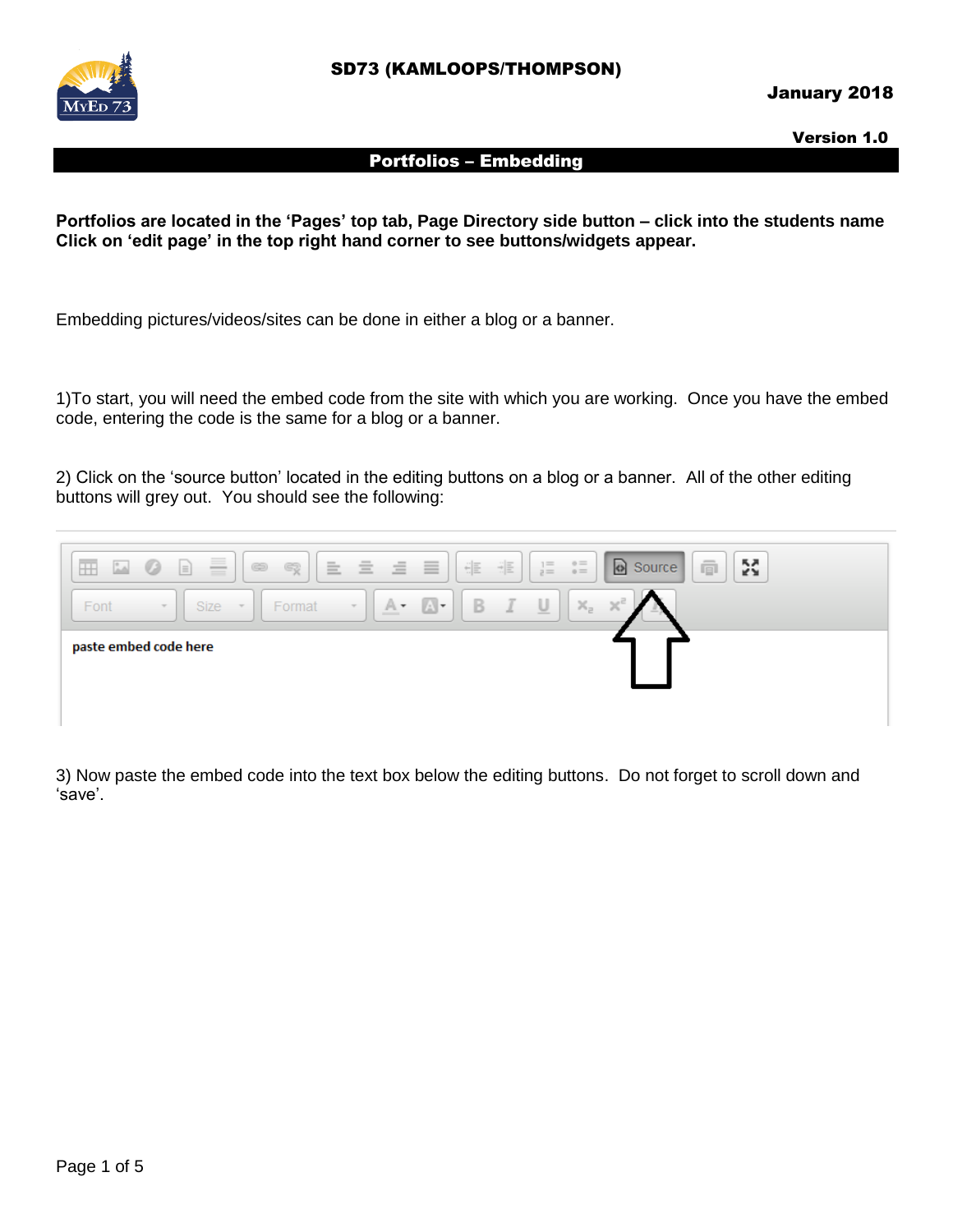

### Version 1.0

# Portfolios – Embedding

# **Example 1 – Gedu Slideshow**

Open up a Google Slideshow – in the top left hand corner click on 'File' and then 'Publish to the Web' (note that this does not publish the document to the web for the world to see).

|        |                        | File Edit View Insert Slide |            |  |  |
|--------|------------------------|-----------------------------|------------|--|--|
| Share  |                        |                             |            |  |  |
| New    |                        |                             |            |  |  |
| Open   |                        |                             | $Ctrl + O$ |  |  |
| Rename |                        |                             |            |  |  |
|        | Make a copy            |                             |            |  |  |
|        | Move to trash          |                             |            |  |  |
|        | Import slides          |                             |            |  |  |
|        | <b>Version history</b> |                             |            |  |  |
|        | Download as            |                             |            |  |  |
|        | Publish to the web     |                             |            |  |  |

This will bring up a pop up window. Click on 'embed'.

|                | This document is not published to the web.                                                                             |
|----------------|------------------------------------------------------------------------------------------------------------------------|
|                | Make your content visible to anyone by publishing it to the web. You can link to or<br>embed your document. Learn more |
|                |                                                                                                                        |
| Link           | <b>Embed</b>                                                                                                           |
|                |                                                                                                                        |
|                | Auto-advance slides:                                                                                                   |
|                | every 3 seconds (default) $\Rightarrow$                                                                                |
|                | Start slideshow as soon as the player loads                                                                            |
|                | Restart the slideshow after the last slide                                                                             |
|                |                                                                                                                        |
|                |                                                                                                                        |
| <b>Publish</b> |                                                                                                                        |
|                |                                                                                                                        |
|                | Published content & settings                                                                                           |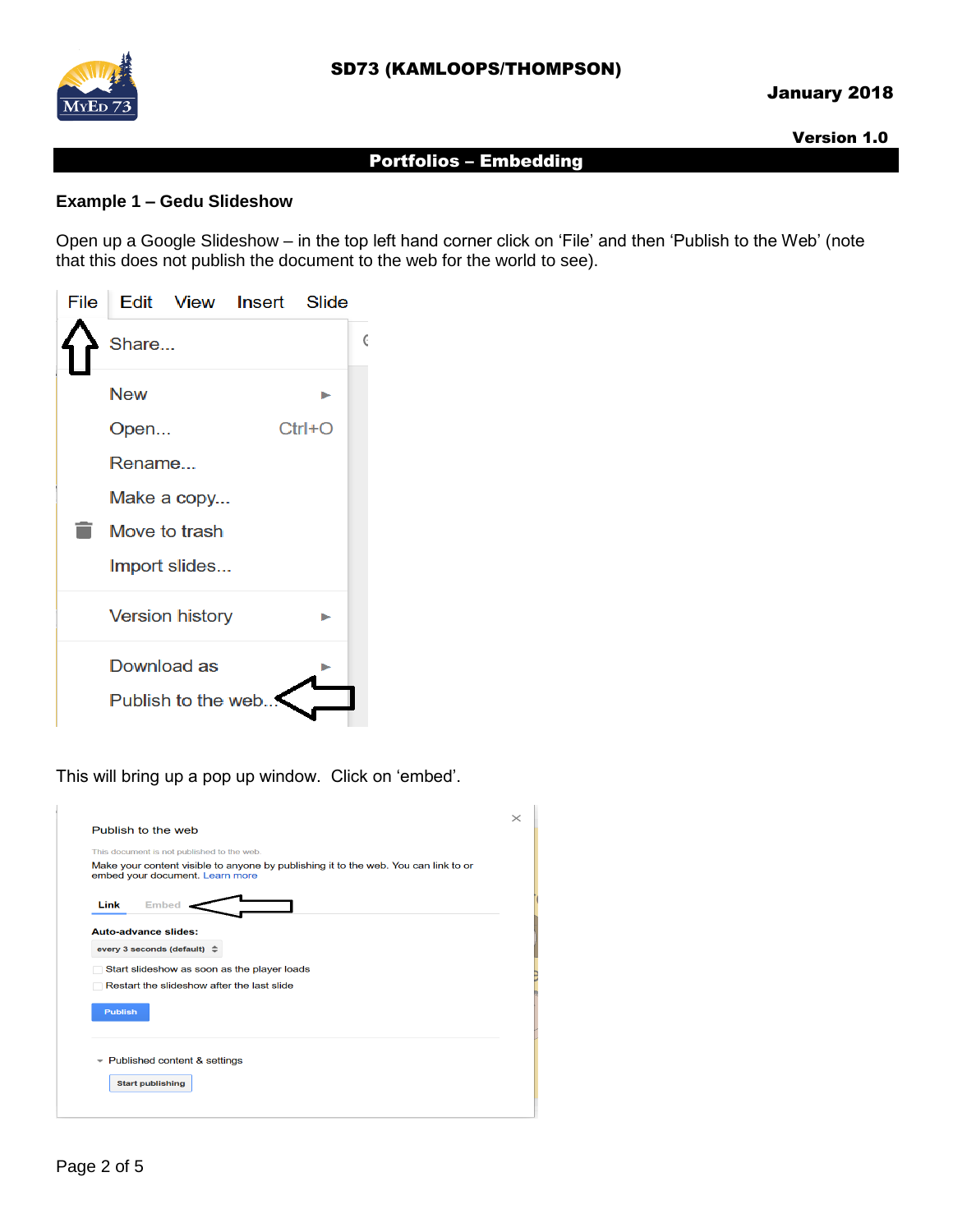

# January 2018

#### Version 1.0

#### Portfolios – Embedding

Now change the slide size to 'small' so it doesn't take up too much room on the page in the portfolio. The rate at which the slide advances has a default of 3 seconds - that can be changed to personal preference.





- Published content & settings

**Start publishing** 

Once you click on 'publish' the pop up window. This will bring up a message asking you if you are sure you want to publish, click OK. Now the pop up window has an embed code. Copy and then follow Steps 2 and 3 from the first page of this document.

Single pictures that have a high resolution can go on the first slide of a slideshow and then get embedded. This will remove any restrictions on the file size.

Videos can go on the first slide of a slideshow and then get embedded. The ability to press play will be visible in the portfolio and there is no restriction on file size.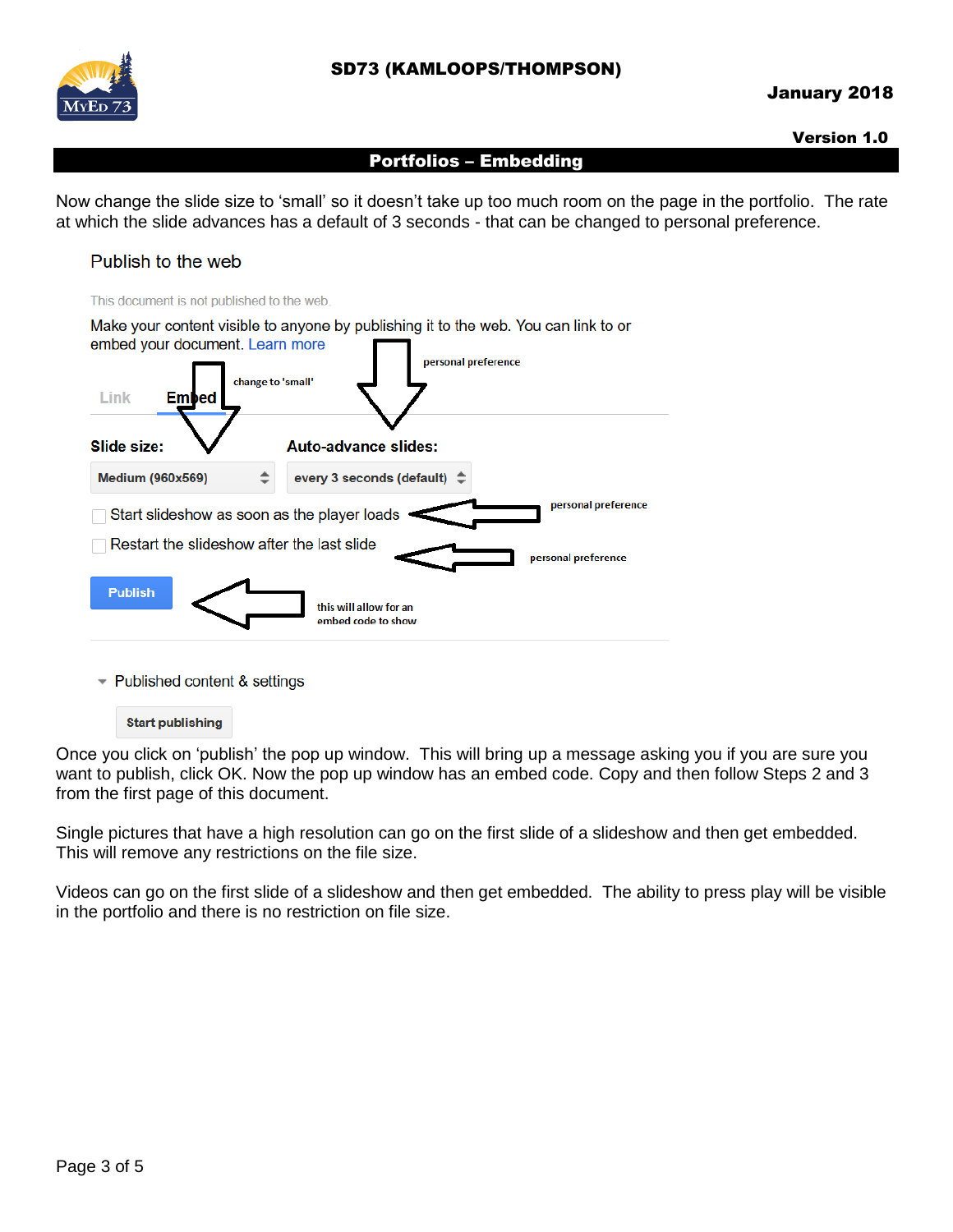

# January 2018

Version 1.0

# Portfolios – Embedding

**Example 2: YouTube** (Please make sure this is an approved website)

Open up the video that you would like to embed. Look for the share button below it.



Once you click on share, a pop up window gives you the option to get the embed code.

|       | $\rightarrow$ SHARE | - =<br>0.0.0 |                                    |              | UUDUITI<br>236 SQ FT Recommended |  |
|-------|---------------------|--------------|------------------------------------|--------------|----------------------------------|--|
|       | <b>Share</b>        |              |                                    |              |                                  |  |
| I Dol |                     |              | F Y G+ B & t 0 W in $\mathbf{u}$ M |              |                                  |  |
|       |                     |              | https://youtu.be/a3rcT5Ut2qg       |              |                                  |  |
|       | Start at 0:01       |              |                                    |              |                                  |  |
|       |                     |              |                                    | <b>EMBED</b> | <b>COPY</b>                      |  |
|       |                     |              |                                    |              | <b>II. Home Decian</b>           |  |